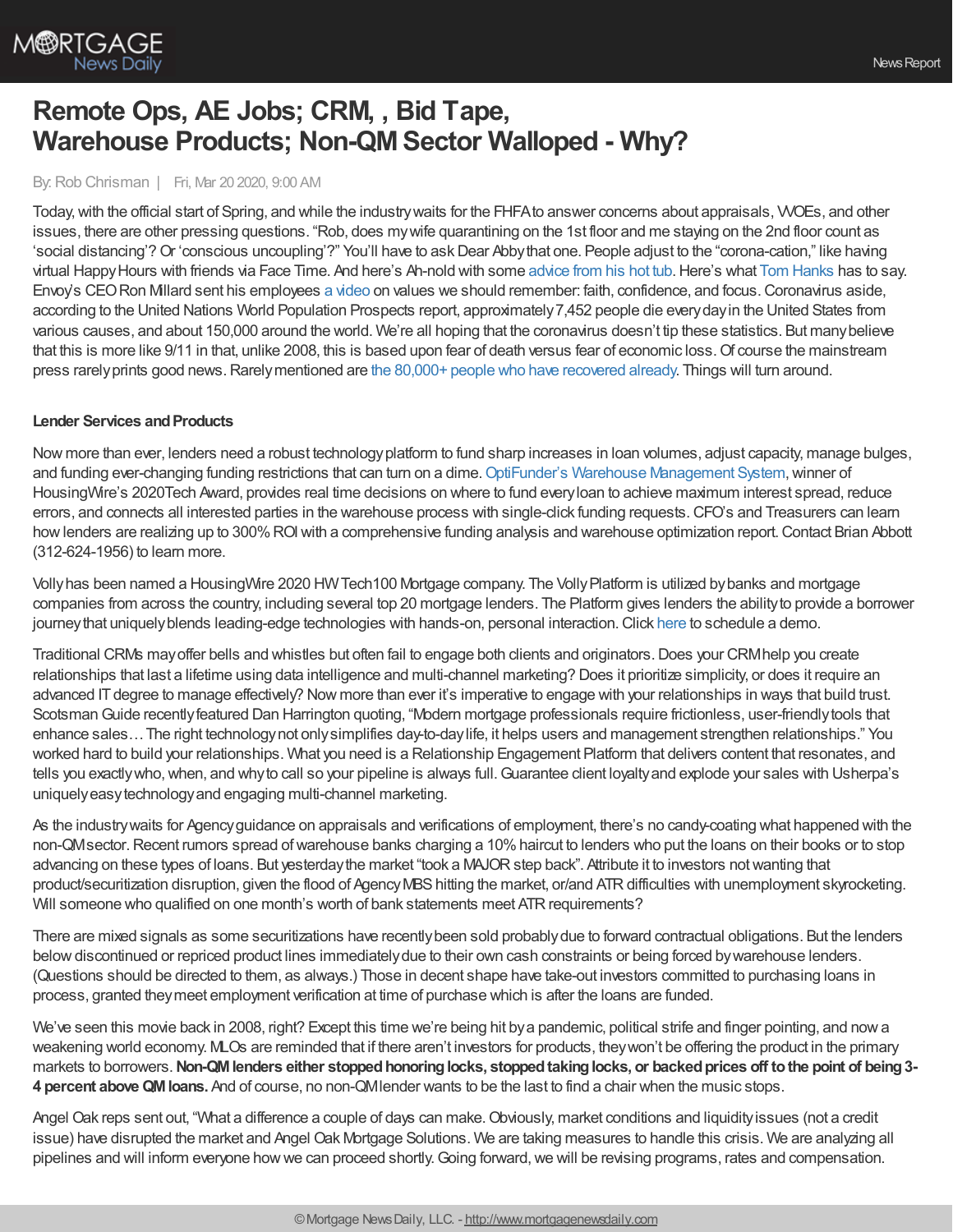

Immediatelyall programs will be capped at 80%LTV(still doing Bank Statements), minimum credit scores of 680 and onlyallowBorrower Paid Compensation." Angel Oak Companies plans to issue a non-QMmortgage-backed security, according to filings with the SEC.

And then there was, "Due to the continued disruption in all financial markets, SGCapital has suspended taking newloan submissions and newlocks. Please contact the SGCapital lock desk regarding anyupdates to your current lock pipeline. Anyupdates, including but not limited to, requests for lock extensions and/or relocks, will need to be preapproved in writing by an SG Capital Lock Desk employee.

Redwood Trust, known for its jumbo products, stopped taking locks, or at least did a reprice of several programs. Itwas reported that Luxury also stopped taking locks, as well as NewRezon its Non-QMSmart Series and High Balance Extra loans.Caliber repriced, as did Sprout and Deephaven,which also did a guideline tightening (maximum premium reduced to 101.50 from 103). Verus shut off bulk/mandatoryand went best efforts only. Galton's bank statement program is suspended; full doc only.

While PRMG is offering a full line up of other products, it "has suspended taking new loan submissions and new locks on the following Non-QMproduct lines: Expanded Access (All Credit Grades), Hybrid Conforming and Jumbo, Investor Solution/DSCR Debt Service Coverage Ratio & No Ratio, Choice Conforming & Jumbo/Choice Plus Conforming & Jumbo."

Aggregator AmWest Funding? "Due to the recent stress in the global financial markets, extreme market volatility, and illiquidityin the non-QMmarkets,we have repriced our 'Portfolio' products to market clearing rates," AmWest Funding Corp. said in a note to mortgage brokers late last night.

theLender shifted its production resources toQMearlier this week and is "temporarilysuspending originations of non-QMs." (It is also known as Hometown Equity Mortgage.)

For the most part these are all investors without a balance sheet to put loans on. And the securities market has stopped bidding on nonconforming/non-Agencyproduct. This will lead to a flight to lenders with balance sheets (also known as "banks"), but banks and credit unions only have so much operational capacity in their retail, wholesale, or correspondent channels, and turn times are bound to extend. The clever MLOwill manage their transactions appropriately.

# **Capital Markets**

MCThas announced the release of automated bid tape AOTexecutions and electronic TBAtrading in the MCTlive! mobile app. "This release is consistent with our roadmap to untether the capital markets professional from the office desk, which is now more important than ever," stated Phil Rasori,COO. "In addition to increased telecommuting convenience, these features support lender profitabilityin this volatile market." During 2019, MCT clients assigned more than 26,000 trades saving each client an average of over \$80,000. Bid-offer spreads have since widened from 3-8 BPS to 25-50 BPS, which can be avoided without sacrificing execution or convenience using MCT's bid tape AOT automation. Electronic TBA trading allows lenders to manage more competitive bids and broker dealers, increasing liquidity and improving execution. [Leveraging](https://mct-trading.com/contact/?mssg=I%2527m%20interested%20in%20leveraging%20electronic%20TBA%20trading%20and%20bid%20tape%20AOT%20automation.&utm_source=Rob%20Chrisman&utm_medium=MCTlive%20App%20Update&utm_campaign=Chrisman%20Blurb%20MCTlive%20App%20Update) these two unique functions are nowthe difference between 3/8's to a half point of execution – with both nowavailable in the MCTlive! mobile app.

It is certainlya tough, liquidity-stressed, market right now. Before **the Fedannounceditwill buy\$32 billioninMBStoday**, yesterdaywas a day of slaughter in the MBS market. Treasury prices barely budged, while MBS were down another couple points amid bouts of liquidity that deteriorated further into the settlement close as lower coupon bids fell byover a point in some cases in the last 30 minutes of trading as bid/ask spreads blew out despite the Fed conducting three times the scheduled MBS buying in an attempt to inject more liquidity into the market.

Central bank news anyone? Back in 2008, itwas possible for central banks to work out roughlyhowbig the crisis would be, and respond accordingly.**But the current pandemic doesn't allow for that kindof certainty.**Nobodyknows howlong itwill go on, how much economic activitywill be curtailed, or how much permanent damage will be done, making it hard to judge central bank and government actions until it's all over. That being said, the People's Bank ofChina lowered its loan prime rate, the European Central Bank announced that itwill buy EUR750 billion worth of government and corporate bonds and commercial paper yesterday, the Bank of Japan announced a JPY1 trillion special bond buying operation, the Reserve Bank of Australia lowered its cash rate by 25 bps (and announced it will try to keep the 3-year yield at 0.25 percent through asset purchases), and the Bank of England announced an emergencybank rate cut to 0.10 percent and a GBP200 billion increase to its holdings of government and corporate debt. Interestingly, the Swiss National Bank made no changes to its policystance.

Today's **sole economic release is FebruaryExistingHome Sales**, due out later this morning. The Deskwill conduct MBSFedTrade operation in which theywill purchase up to \$2.519 billionGNII 2.5 percent (\$810 million), 3 percent (\$1.298 billion) and 3.5 percent (\$411 million). We begin today with Agency MBS prices better .125-.250 and the 10-year yielding 1.01 percent after closing yesterday at 1.12 percent. The decoupling of Treasuries and MBS is a big concern.